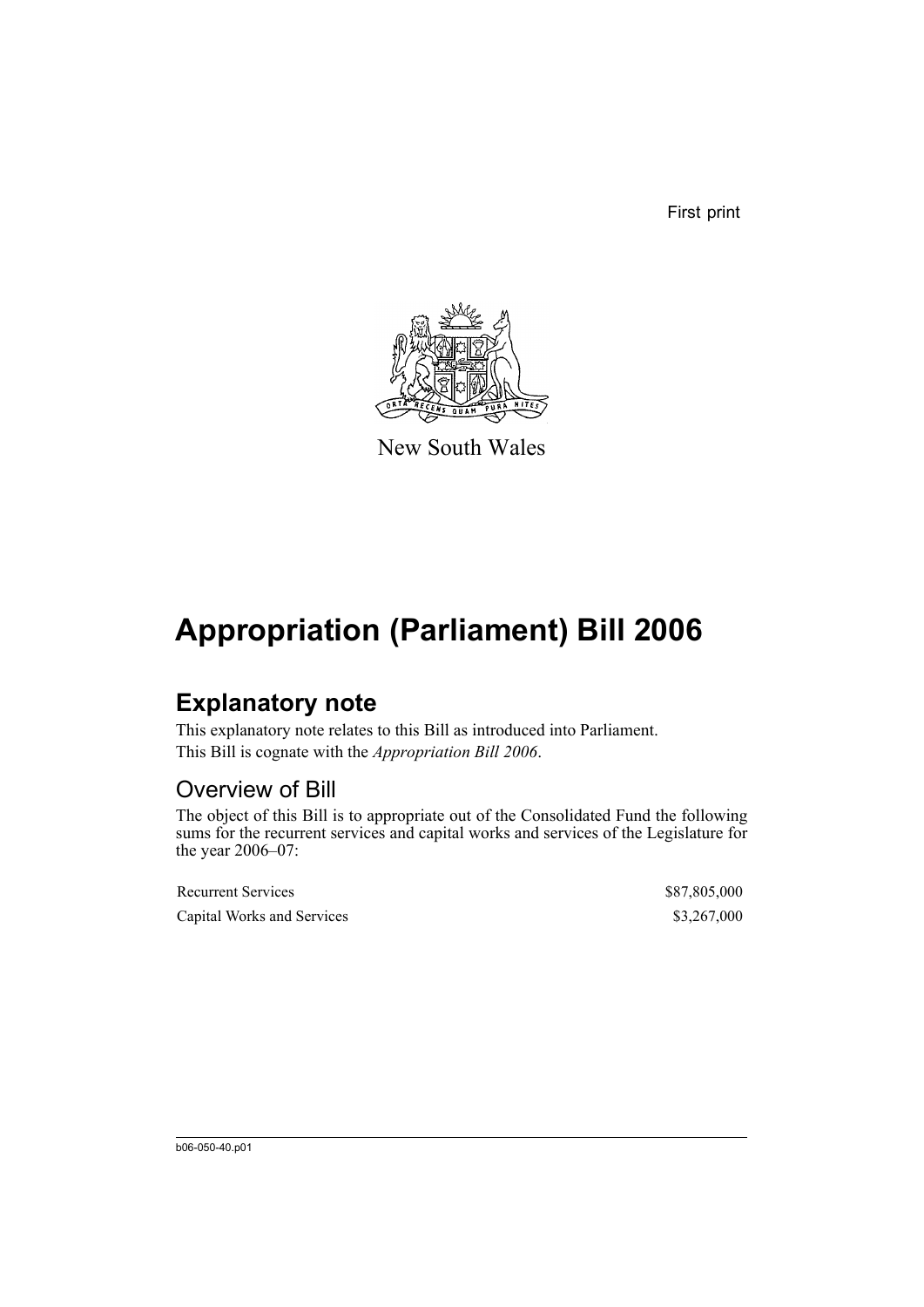#### Appropriation (Parliament) Bill 2006

Explanatory note

The amount appropriated is intended to be applied to the following services/ functions:

|                      | <b>Recurrent</b><br><b>Services</b> | <b>Capital Works</b><br>and Services |
|----------------------|-------------------------------------|--------------------------------------|
| Legislative Council  | \$18,576,000                        | \$572,000                            |
| Legislative Assembly | \$54,630,000                        | \$1,587,000                          |
| Joint Services       | \$14,599,000                        | \$1,108,000                          |
| Total                | \$87,805,000                        | \$3,267,000                          |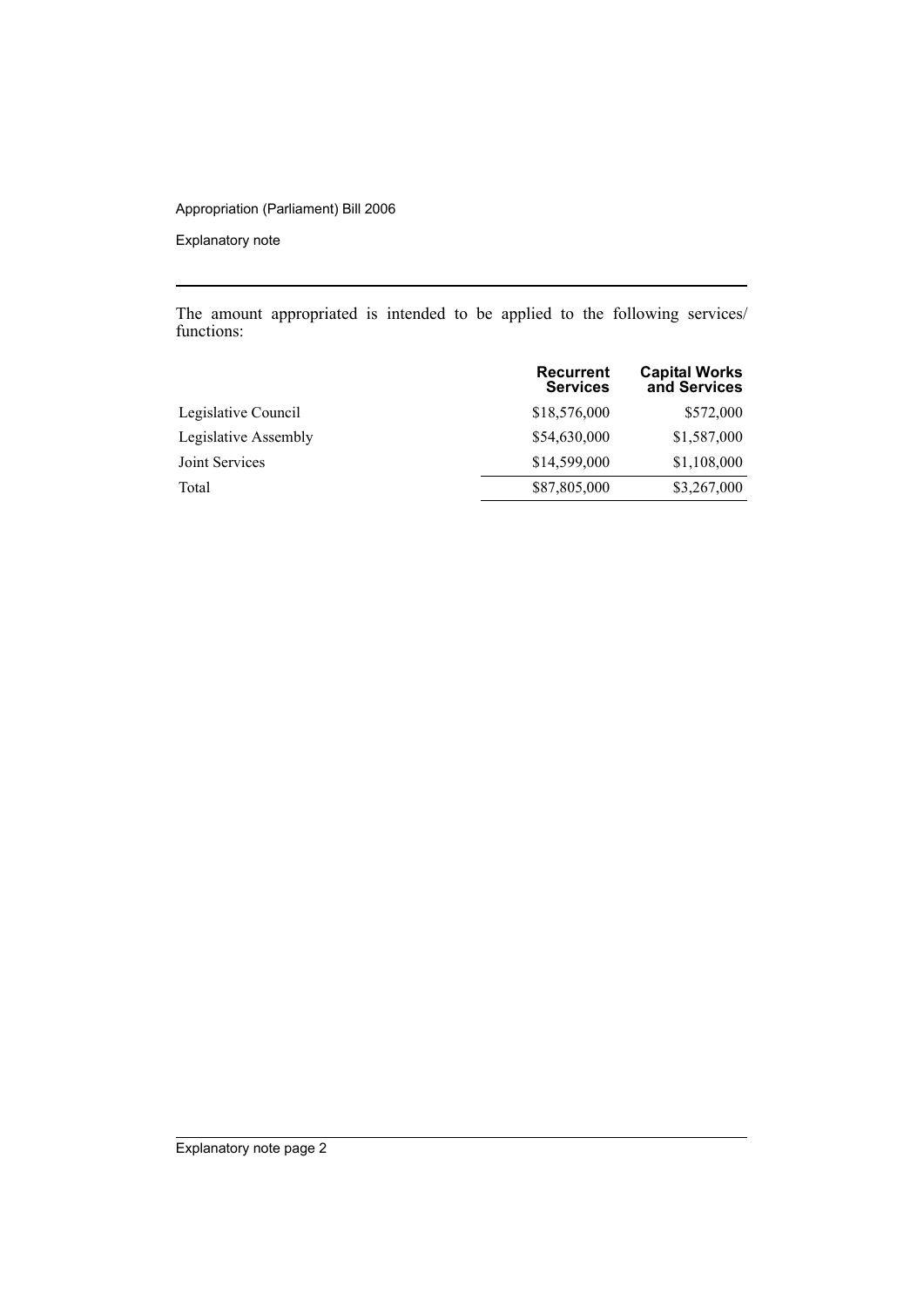First print



New South Wales

# **Appropriation (Parliament) Bill 2006**

## **Contents**

|   |                                              | Page |
|---|----------------------------------------------|------|
|   | Name of Act                                  |      |
|   | Commencement                                 |      |
| 3 | Interpretation                               |      |
|   | Appropriation for recurrent services         |      |
| 5 | Appropriation for capital works and services |      |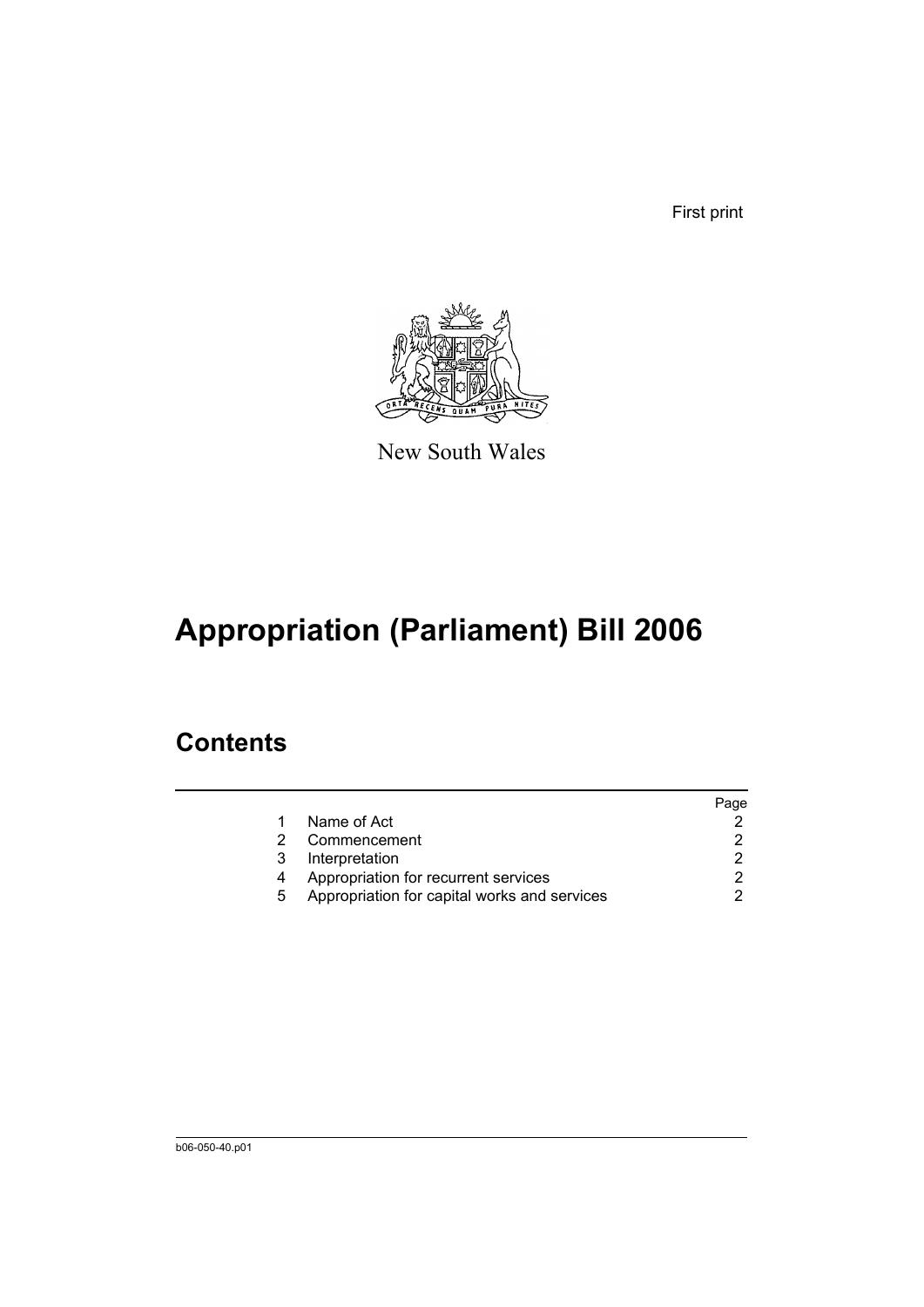Appropriation (Parliament) Bill 2006

Contents

Page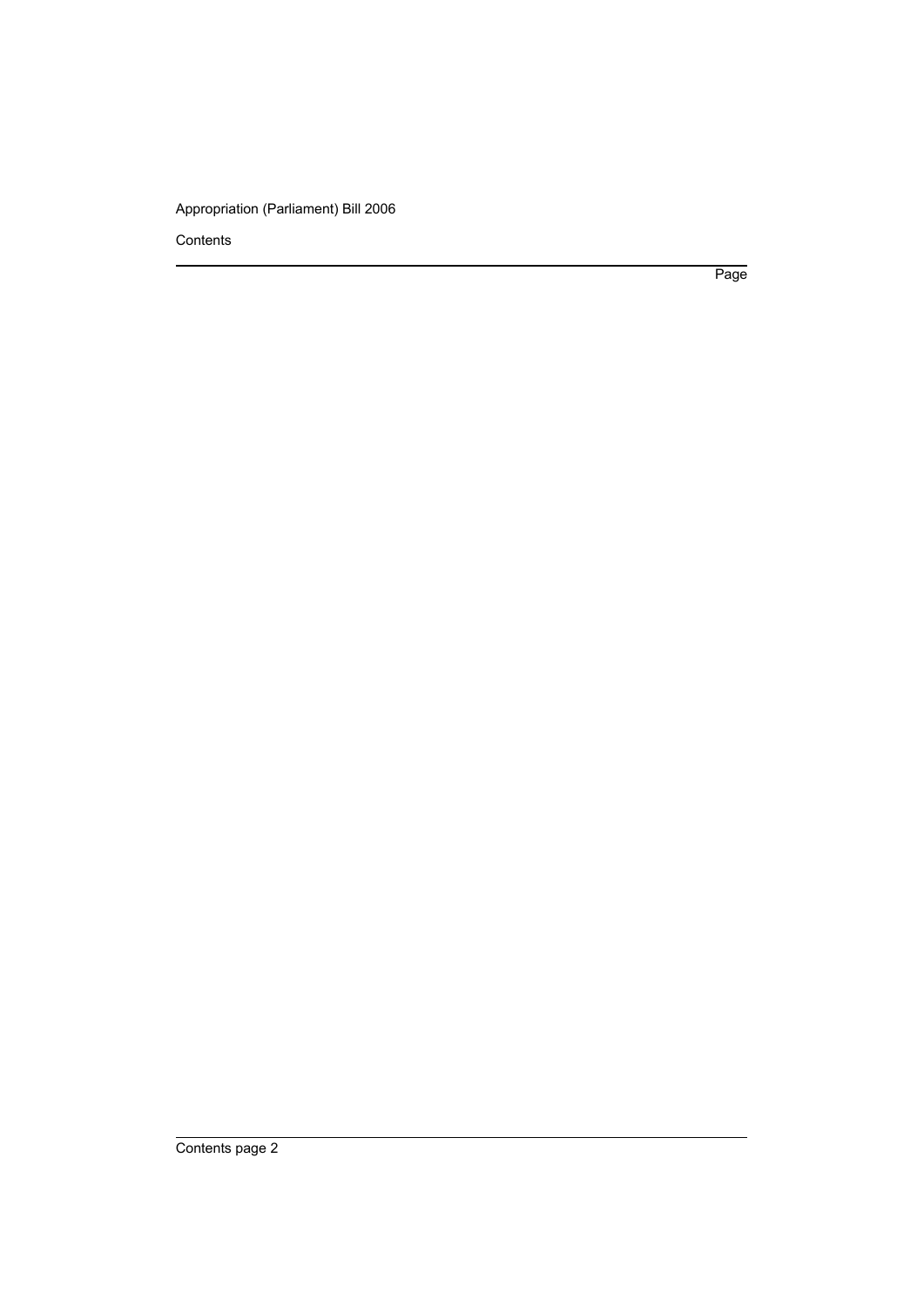

New South Wales

# **Appropriation (Parliament) Bill 2006**

No , 2006

### **A Bill for**

An Act to appropriate out of the Consolidated Fund sums for the recurrent services and capital works and services of the Legislature for the year 2006–07.